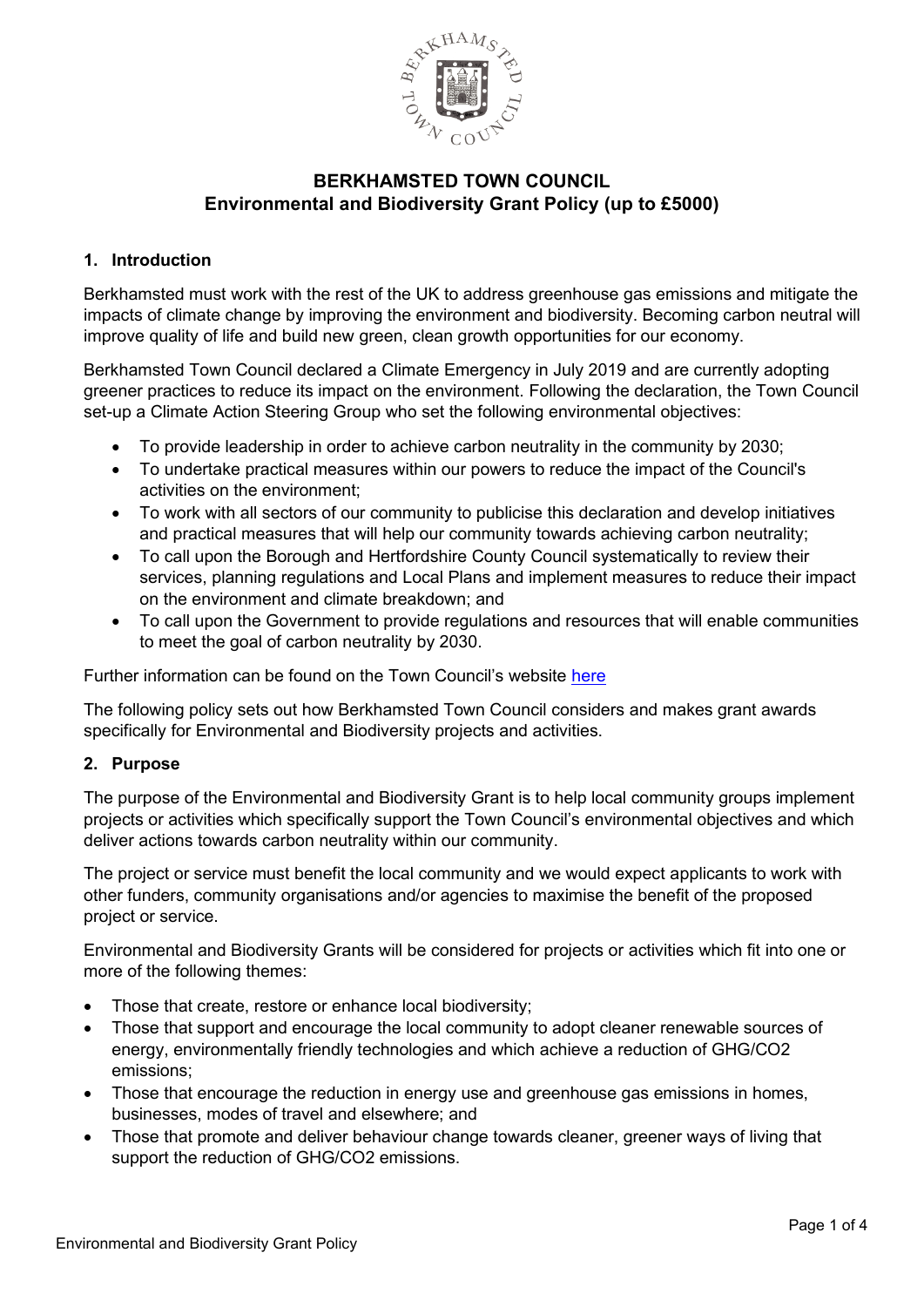

### **3. The Grant**

Depending on the project or activity, grants awarded will be a maximum of £5,000.

Grant applications will be considered from local charities, community interest companies, voluntary groups and other not for profit organisations in Berkhamsted.

Applications will also be considered from:

- religious groups where a clear benefit to the wider community can be demonstrated, irrespective of their religious beliefs;
- health, education or social services where there are benefits to the wider community and the project is in addition to statutory services;
- branches of regional or national organisations which clearly demonstrate how the funding is to be used to specifically benefit the people of Berkhamsted.

Generally, one grant will be made to an organisation in any financial year.

The Town Council distributes grants to a variety of organisations, which may mean that a smaller amount is awarded than that applied for.

The Town Council will normally only fund up to a maximum of 50% of a project cost and will not give grants to cover costs that have already been incurred.

Applications will not be considered from:

- Individuals;
- Commercial organisations which aim to generate a profit;
- Those that rely on professional support.

Grants will not be awarded for projects or activities that:

- should be met from statutory responsibilities;
- could reasonably be expected to be funded from other sources, such as unallocated reserves members' subscriptions, etc.,
- seek to promote or oppose a party political or religious viewpoint or activity;
- seek to fund professional services, salary, routine or other administrative costs.

### **4. Applications**

Applications for Environmental and Biodiversity Grants will generally be first reviewed by either the Transport and Environment Committee or an Officer of the Council, whichever is timelier. Applications will be measured against the Themes in section 2 of this Policy and referred to the Finance and Policy Committee for final decision and in accordance with this Policy.

Applications can be submitted at any time throughout the year and will be decided by the Finance and Policy Committee meeting at its next relevant meeting.

Grant applications will only be considered if submitted on an Environmental and Biodiversity Grant Application Form with all supporting documentation. All questions on the application form should be answered fully.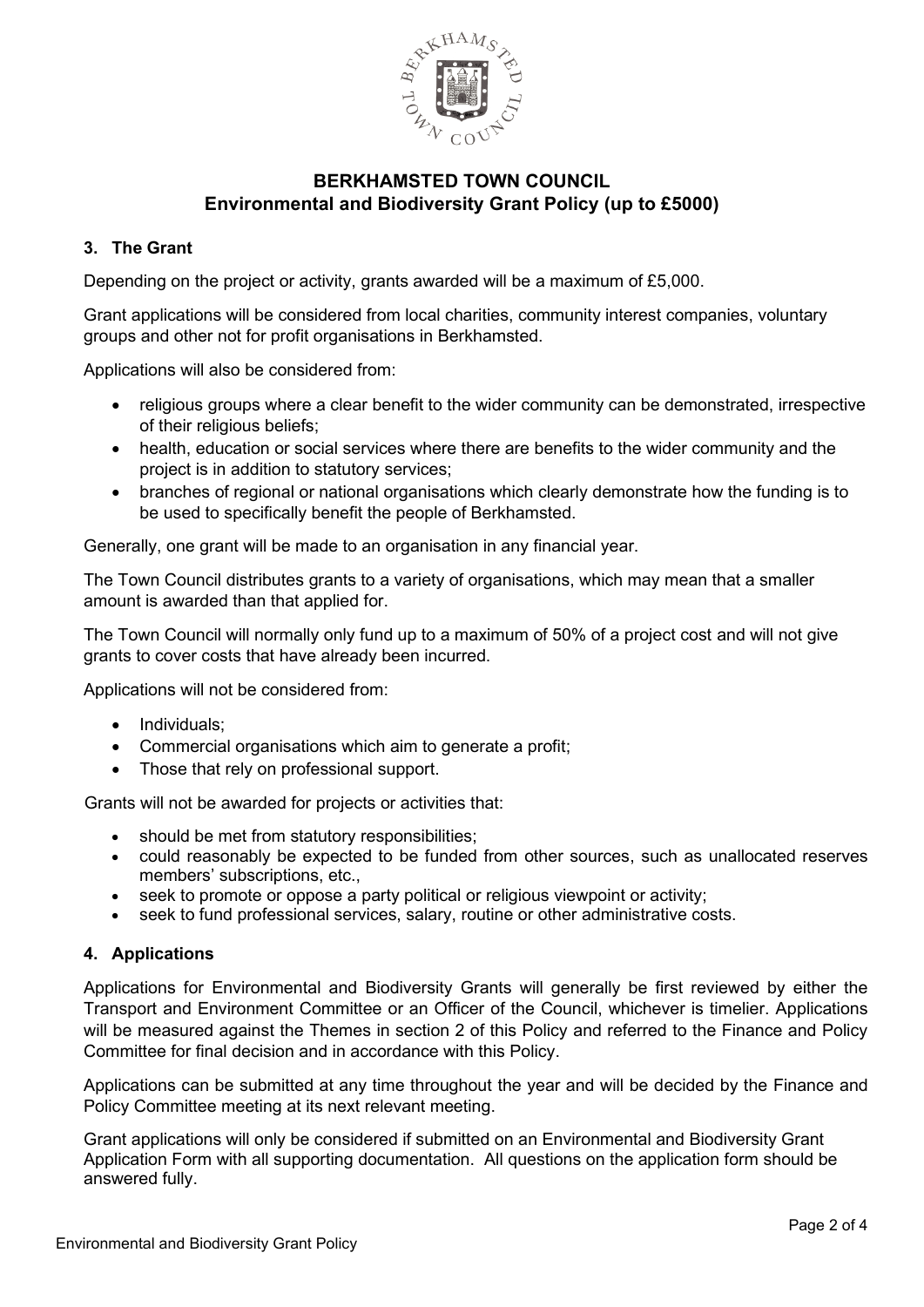

Applicants will be informed of the decision on their grant application within two weeks of the relevant Finance and Policy Committee meeting.

Grant awards will be paid by cheque or to the bank account of the organisation. Grant awards will not be made payable to individuals.

The grant award cannot be increased after the decision to award has been made.

The Town Council may recognise successful groups in its publicity and reports to the Town.

### **5. Conditions**

Grant awards must:

- be used for the purpose for which the application was made;
- be used within one year:
- be returned if the project or activity does not proceed as planned or if the organisation ceases to exist. This includes moveable equipment which may have been purchased using grant monies of if the conditions of the grant are not complied with.

Applicants will:

- provide proof of purpose if required by the Town Council if the grant was for a specific item;
- provide such assistance as is reasonably necessary to enable the Council to comply with its requirements under the Freedom of Information Act;
- provide regular updates when requested by the Town Council on project progress and delivery;
- demonstrate a reduction in GHG/CO2 emissions or improvements in biodiversity achieved by the project; and
- acknowledge the contribution made by the Town Council when arranging promotional activity or literature including press releases relating to the application.

### **6. Data Protection**

In signing the Grant Application Form, you give permission for Berkhamsted Town Council to use the information that you provide:

- for establishing your entitlement to a grant; and
- for inclusion on a computerised register maintained by the Town Council; and, during the life of a grant, if awarded, to administer and analyse applications and grants.

The information in this policy could change from time to time. Policy and regulations on distributing funds may also change. We reserve the right to amend any policy, procedures and assessment criteria and will aim to inform actual or possible beneficiaries.

### **7. Contact Details**

Please submit all enquiries and completed application forms to the Town Clerk, who you can contact by telephone, email, or in writing.